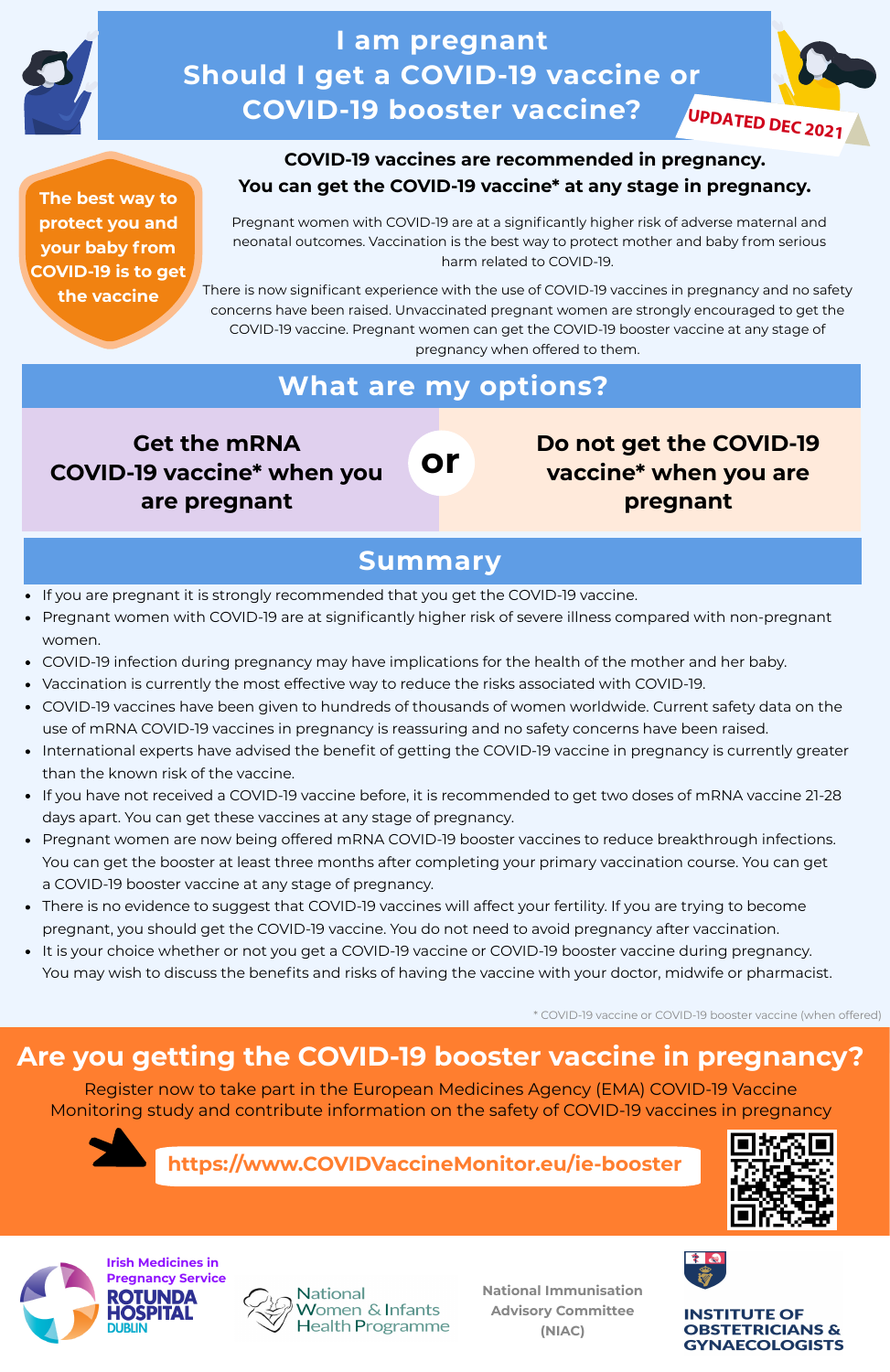

- Pregnant women with COVID-19 are at significantly higher risk of severe illness compared with non-pregnant women. This is especially true for women in the third trimester.
- If you get COVID-19 when you are pregnant **you** may be more likely to:  $\bullet$ 
	- be admitted to hospital, to need care in an intensive care unit (ICU), and to die from COVID-19
	- have pregnancy complications, such as preterm labour, stillbirth, postpartum haemorrhage or high blood pressure.
- If you get COVID-19 when you are pregnant **your baby** may be more likely to:
	- be born prematurely
	- need admission to a neonatal intensive care unit (NICU)
	- be affected by the life-saving care provided to you or medications administered to you if admitted to ICU.



Pregnancy alone is a risk factor for severe COVID 19. In other words, healthy young pregnant women with none **of the above risk factors have a significant increased risk of severe COVID-19.**

# **You might be at increased risk of getting COVID-19 if:**

- Your community has a high or increasing rate of COVID-19 infections
- You or someone in your household is a health or social care worker or works in a care home
- You have frequent contact with people outside your home or if working from home is not an option for you
- You and the people you live with are not able to adhere to public health advice on social distancing, hand hygiene and wearing a face mask
- You live in a crowded household
- Members of your household are not vaccinated
- You are of Black or Asian ethnicity, or from another minority ethnicity background

# **You might also be at increased risk of getting severely unwell f rom COVID-19 if:**

 $\Box$  You have underlying medical conditions such as immune problems, diabetes, high blood pressure, heart disease or asthma

You are overweight (your BMI is 25 or over)

 $\Box$  You are over the age of 35

**If you get COVID-19 in pregnancy, you are at increased risk of getting severely unwell, especially if you get COVID-19 in the third trimester**



**I am pregnant Should I get a COVID-19 vaccine or COVID-19 booster vaccine?**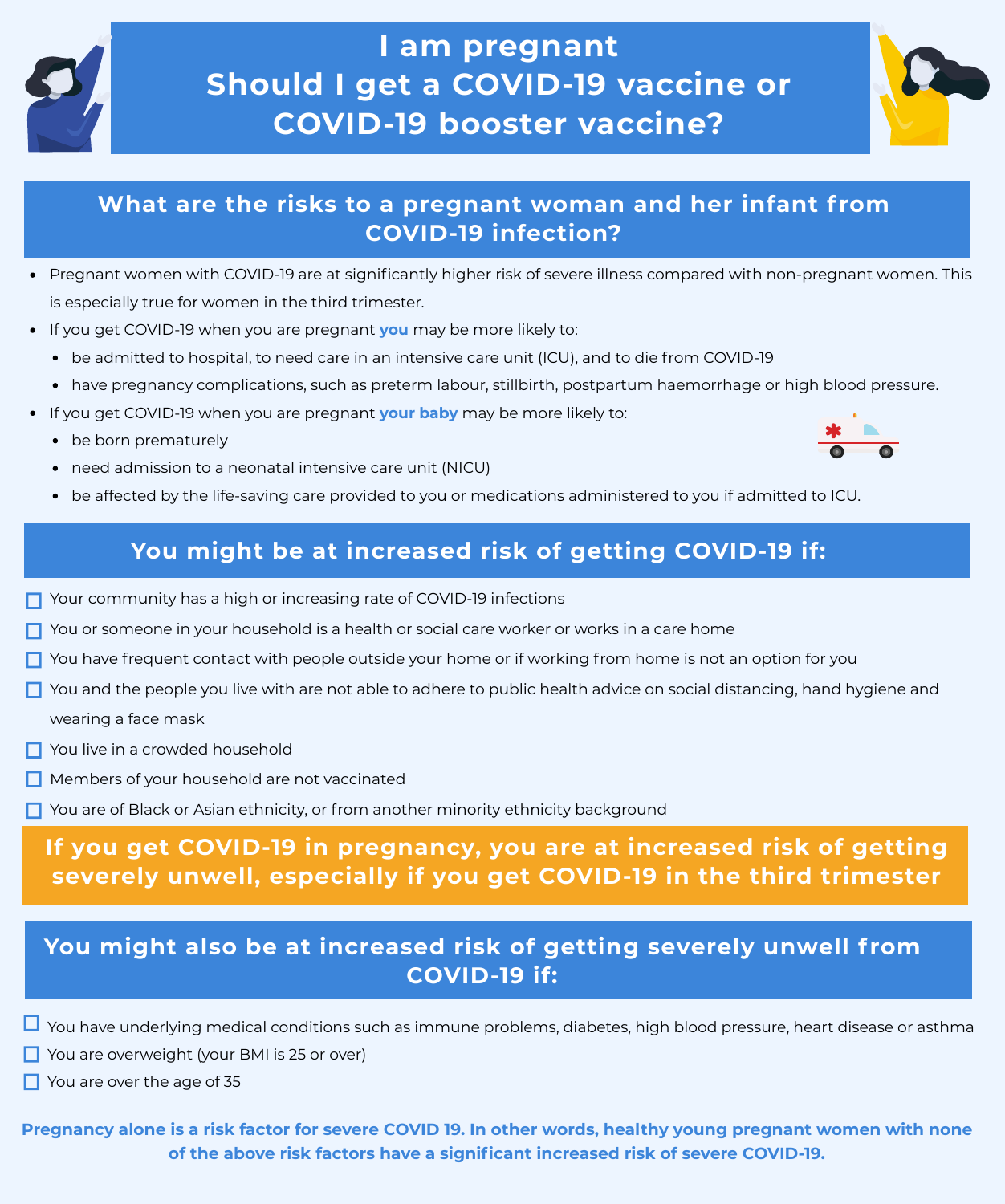# **Option 1: Get the mRNA COVID-19 vaccine or COVID-19 booster vaccine when you are pregnant**

About this option: This option includes getting a vaccine or booster vaccine at any stage in pregnancy

- Reduce your risk of getting infected with COVID-19.
- Reduce your risk of getting severely unwell from COVID-19 and needing admission to an ICU.
- Reduce your risk of pregnancy complications, such as preterm birth and stillbirth.  $\bullet$
- Reduce the risk of your baby needing admission to the NICU.
- Reduce the risk of you transmitting COVID-19 to others around you.
- **2. Vaccination may protect your baby from COVID-19:**
- Emerging data indicate that maternal COVID-19 antibodies can cross the placenta.

**3. Current safety data on the use of mRNA COVID-19 vaccines in pregnancy is reassuring:**

- There is now significant experience with the use of COVID vaccines in pregnancy. To date, over 260,000 pregnant women have had an mRNA vaccine in the US and The UK. No safety concerns have been identified.
- Current evidence suggests the COVID-19 vaccine:
	- is NOT associated with an increased risk of miscarriage
	- is NOT associated with an increased risk of birth defects
	- is NOT associated with an increased risk of stillbirth
	- is NOT associated with an increased risk of preterm birth
	- is NOT associated with an increased risk of any other adverse pregnancy outcome.
- There is no evidence that COVID-19 vaccines affect a woman's fertility.
- International experts have advised the benefit of getting the COVID-19 vaccine in pregnancy is currently greater than the known risk of the vaccine.
- **4. Many organisations worldwide recommend the COVID-19 vaccine in pregnancy**
- **5. You can get the COVID-19 vaccine at any time during pregnancy:**
- Pregnant women can now get vaccinated at any time during pregnancy. There is no need to wait until after 14 weeks' gestation.
- **6. Other vaccines are routinely recommended in pregnancy with good information on safety:**
- For example, flu and pertussis (whooping cough) vaccines. These vaccines cannot cause infection in you or your unborn infant and do not contain ingredients which are known to be harmful.

- If you are offered a COVID-19 booster vaccine, you can get it at any time of pregnancy. You should get the booster vaccine at least three months after completing your primary vaccination course.
- If you develop a fever (>38°) after your vaccination, paracetamol can be used safely during pregnancy. If you cannot take paracetamol speak to your doctor or midwife about other options.
- You should inform your maternity unit when you get the COVID-19 vaccine or booster vaccine so it can be recorded in your maternity record.
- You should still get your flu and whooping cough (pertussis) vaccine when recommended. You do not need to leave a gap between your COVID-19 vaccine and another vaccine.
- If you do get the COVID-19 vaccine or booster vaccine and later discover you are pregnant there is no need to be overly concerned. There is no evidence of an increased risk for early pregnancy loss or miscarriage after COVID-19 vaccination.
- If you have already had COVID-19 you should still consider getting the mRNA COVID-19 vaccine. Although previous COVID-19 infection does provide some protection, vaccination is still recommended. If you have had laboratory-confirmed COVID-19 in the previous 6 months you will only need one dose of vaccine. If you are offered a booster vaccine and you had a laboratory-confirmed breakthrough infection since your last COVID-19 vaccine, the booster dose should be delayed by at least 3 months since the date of infection.

#### **1. The results of COVID-19 vaccine trials including pregnant women are not available yet**

- Trials of the COVID-19 vaccines are now taking place in pregnant women. The results are not available yet.
- However, there are now multiple studies with clear evidence showing that these vaccines are safe in pregnancy.
- **2. You may get some side-effects from getting the vaccine:**
- Common side effects are reported in more than 1 in 10 people and include fatigue, headache, sore arm, fever and muscle or joint pains. These usually resolve within 2 days.

**The best way to protect you and your baby from COVID-19 is to get the vaccine**

**If you get the COVID-19 vaccine or booster vaccine, you should continue to follow current public health advice, including advice on social distancing, wearing a mask and hand hygiene.**

### **What are the positives of this option?**

#### 1. Vaccination is currently the most effective way to reduce the risks associated with COVID-19. Getting the vaccine may:

### **What are the negatives of this option?**

## **Are there any other things to think about if I choose this option?**



# **I am pregnant Should I get a COVID-19 vaccine or COVID-19 booster vaccine?**

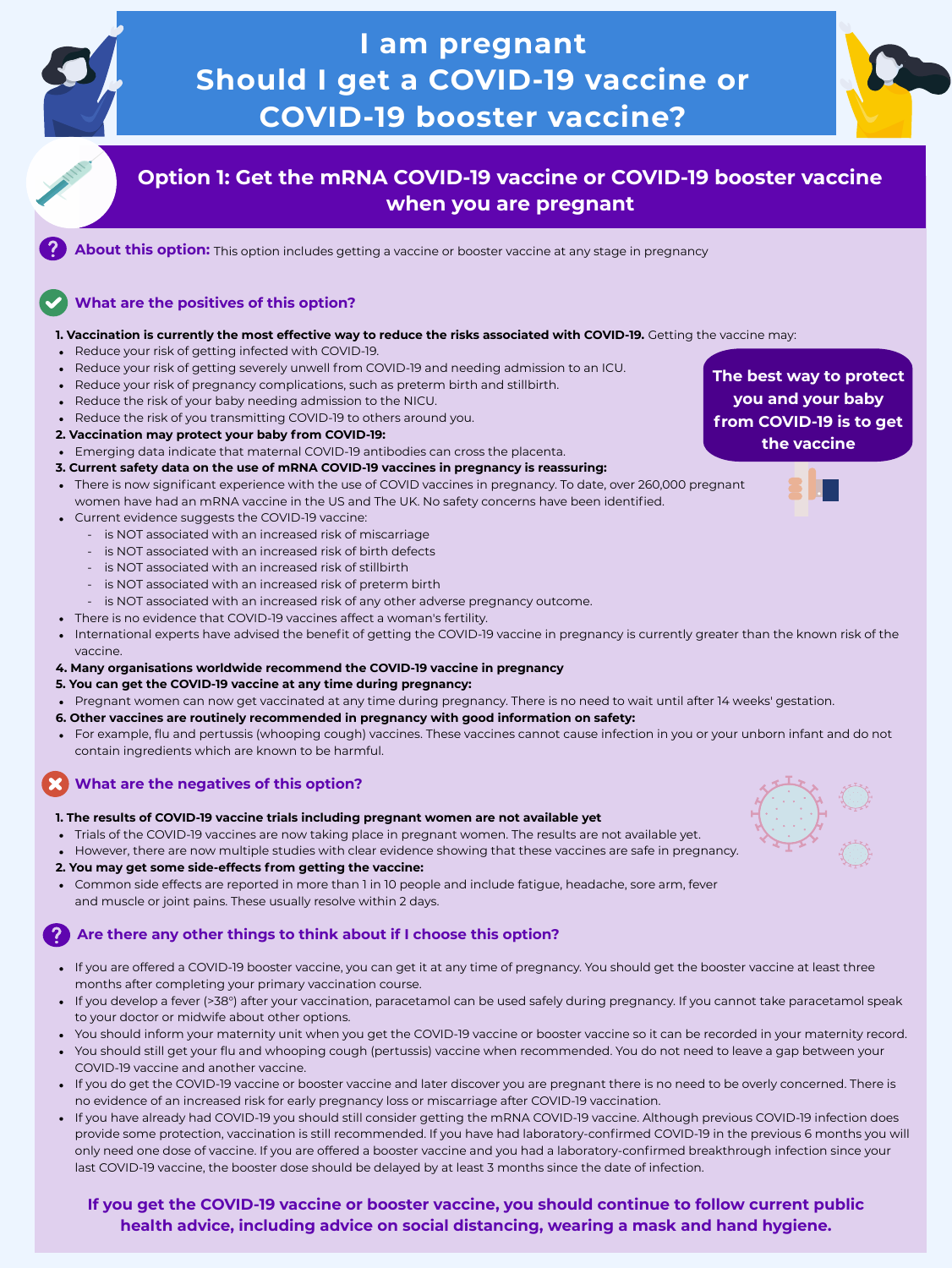

# **Option 2: Do not get the COVID-19 vaccine or COVID-19 booster vaccine when you are pregnant**

**About this option:** You may choose not to get the COVID-19 vaccine or booster vaccine, or you may choose to wait to get the vaccine after you have had your baby.

1. Not getting a vaccine means you will not have any side effects from COVID-19 vaccination

1. Not getting a vaccine or booster vaccine (when offered) means you will still be at risk of getting COVID-19

2. If you get COVID-19 you may be more likely to be admitted to hospital, to need care in an intensive care unit (ICU), and to die from COVID-19. 3. If you get COVID-19 you may be more likely to experience pregnancy complications such as stillbirth, postpartum haemorrhage and high blood pressure.

- 4. If you get COVID-19 this may have implications for your baby:
	- Your baby may be more likely to be born prematurely
	- Your baby may need to be admitted to a neonatal intensive care unit (NICU)
	- Your baby be affected by the life-saving care provided to you or the medications used

3. You won't be able to enjoy the benefits afforded to fully vaccinated people when meeting with others

"I decided to get the Covid 19 vaccine as I considered the information and wanted to protect myself and my baby. I had no ill *effects, in fact, my arm wasn't even sore"*

You can always wear a mask according to public health advice.

You and the people you live with can socially distance from others for your whole pregnancy.

Working from home is an option for you.

Your community does not have a high or increasing rate of COVID-19.

### **COVID-19 vaccines and breastfeeding?**

Breastfeeding offers substantial health benefits to women and their breastfed children. Antibodies to COVID-19 are secreted in breastmilk of vaccinated mothers, potentially offering protection to breastfed babies. Available evidence suggests that, very minimal, if any mRNA vaccine components are excreted into breastmilk. If COVID-19 mRNA vaccine remnants pass into breastmilk, they would be digested in the baby's stomach.

Many international organisations, including the HSE and World Health Organisation recommends that breastfeeding women should receive the COVID-19 vaccine. Women who receive the COVID-19 vaccine can continue to breastfeed after vaccination.

# **What do the other women say?**

"I was delighted to be offered and accept a Covid 19 vaccine during my pregnancy. It gave me peace of mind that my baby and I were protected during pregnancy and may also offer protection to my baby after birth"

### **What are the positives of this option?**

### **What are the negatives of this option?**



### **Are there any other things to think about if I choose this option?**



You should only choose this option if:

The HSE and the National Immunisation Advisory Committee (NIAC), a group of independent experts in Ireland, recommend that pregnant women should be offered mRNA COVID-19 vaccination at any time during pregnancy. mRNA vaccination is now recommended (or is available) for all pregnant women in other countries, including France, the UK, Austria, Israel, the US and Canada.

The European Network of Teratology Information Specialists (ENTIS), a European group of experts in the use of medicines in pregnancy, have stated that current safety data are reassuring, leading to a favourable benefit/risk ratio for COVID-19 vaccination in pregnancy and that vaccination is currently the most effective measure to reduce the risks associated with COVID-19 in pregnant women.



# **What do the experts recommend?**

NIAC recommend that, where booster vaccination is offered, pregnant women can receive the booster vaccine at any stage of pregnancy, following a discussion with their obstetric caregiver about their individual risks and benefits of vaccination.